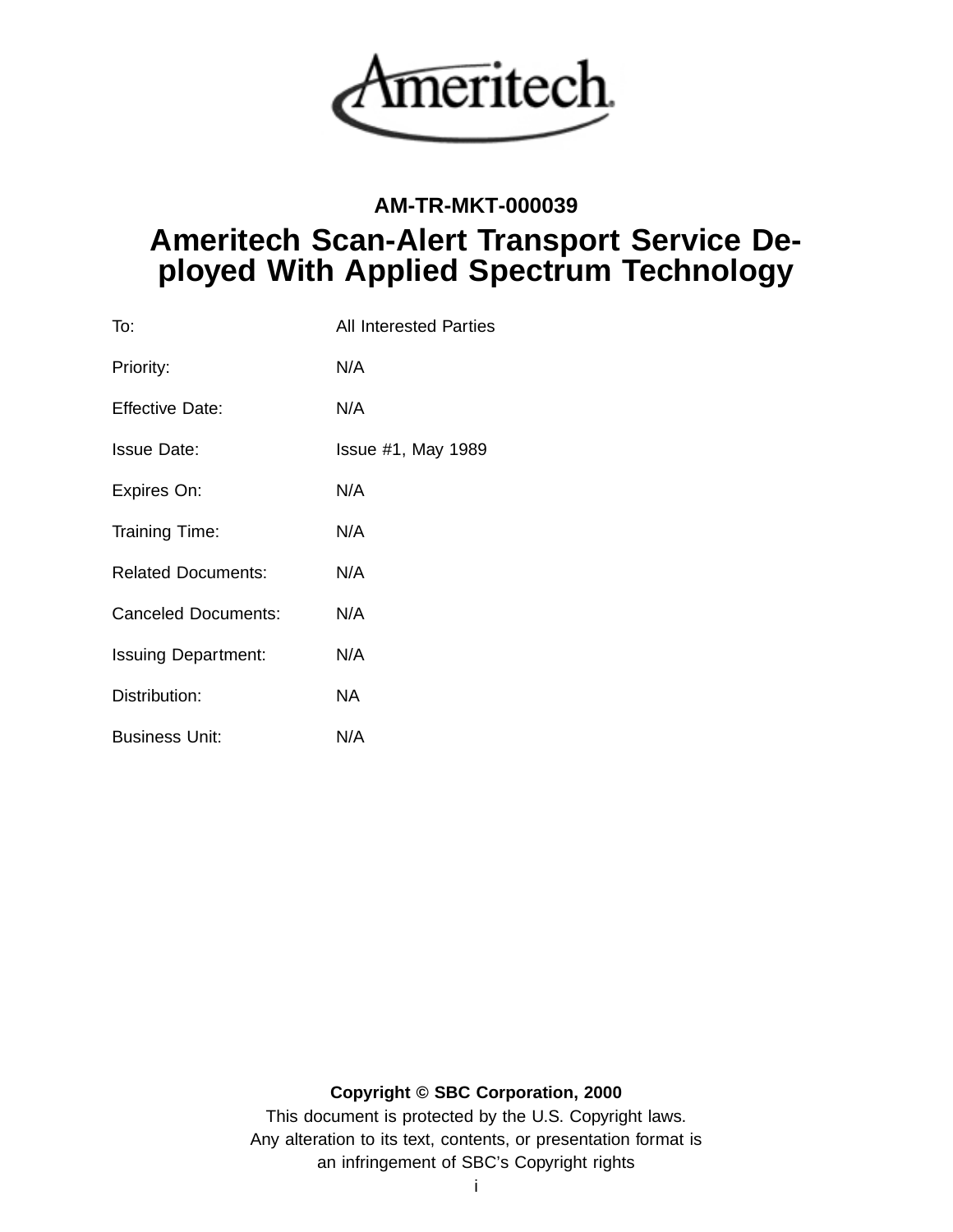## **Table of Contents**

| 1. | Introduction                             |                                       |                |
|----|------------------------------------------|---------------------------------------|----------------|
|    | 1.1.                                     | General                               | 3              |
|    | 1.2.                                     | <b>FCC Rules</b>                      | 3              |
| 2. | Scan-Alert Service Description           |                                       | 3              |
|    | 2.1.                                     | Purpose                               | 3              |
|    | 2.2.                                     | Capabilities                          | 3              |
|    | 2.3.                                     | Limitations                           | $\overline{4}$ |
| 3. | Alarm User Network Interface             |                                       | 5              |
|    | 3.1.                                     | General                               | 5              |
|    | 3.2.                                     | <b>Customer Alarm Unit</b>            | 5              |
|    | 3.3.                                     | <b>Ringer Equivalence Number</b>      | 5              |
|    | 3.4.                                     | <b>Transmission Requirements</b>      | 6              |
|    | 3.5.                                     | Longitudinal Balance                  | 6              |
|    | 3.6.                                     | <b>Noise</b>                          | $\overline{7}$ |
|    | 3.7.                                     | <b>Environmental Factor</b>           | $\overline{7}$ |
| 4. | Alarm Service Provider Network Interface |                                       | $\overline{7}$ |
| 5. | <b>CAU Alarm Reporting</b>               |                                       | 8              |
|    | 5.1.                                     | Description of Signaling Capabilities | 8              |
|    | 5.2.                                     | Dial-Up Architecture                  | 8              |
|    | 5.3.                                     | Polling Architecture                  | 10             |

## **Copyright © SBC Service, Inc. 2000**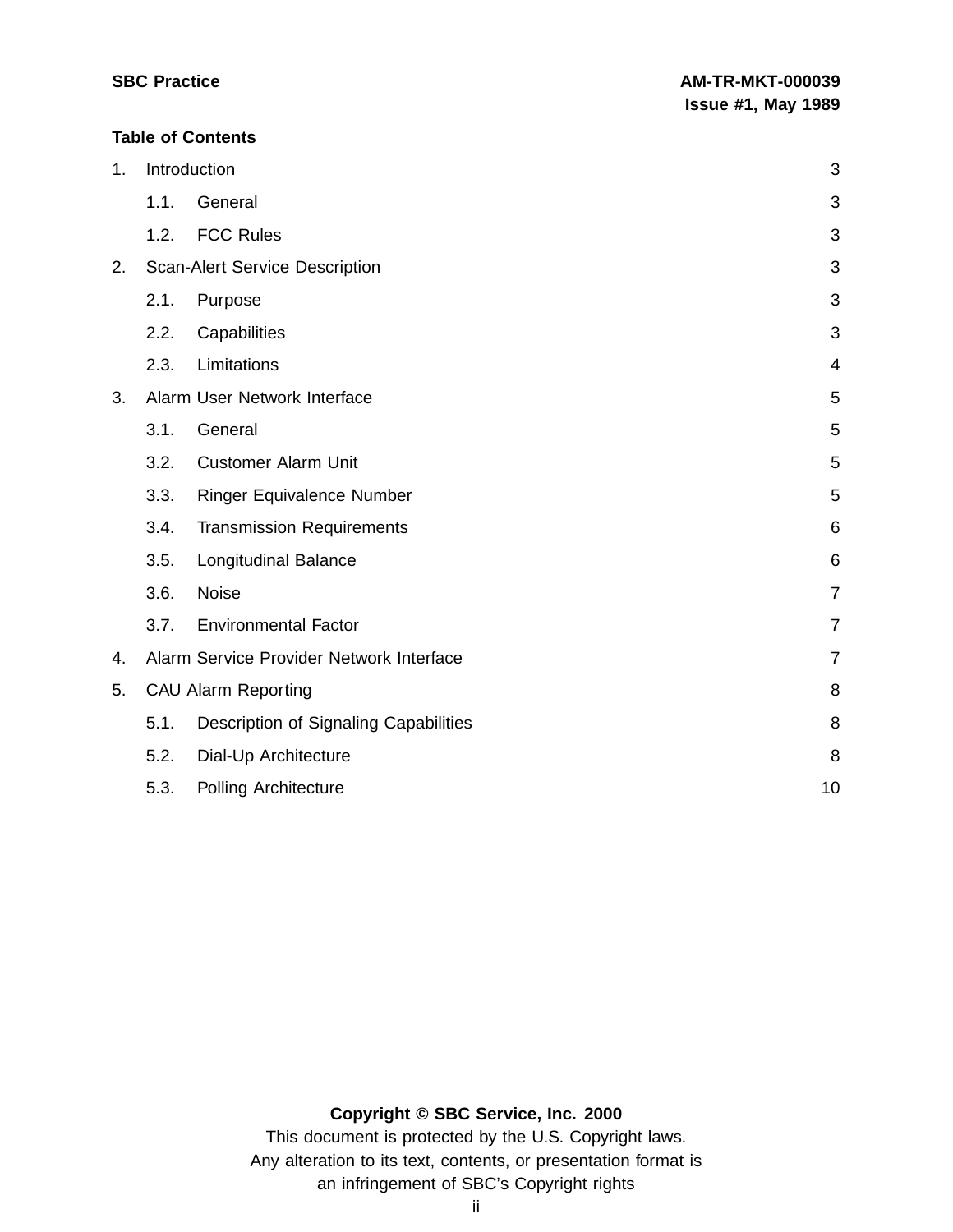## **TECHNICAL REFERENCE NOTICE**

This Technical Reference is published by Ameritech to provide a technical description of the Ameritech Scan-Alert Transport Service using equipment from Applied Spectrum Technologies, Inc. It provides interface specifications and operating Requirements as a guide for system users and vendors.

Ameritech reserves the right to revise this document for any reason including, but not limited to, conformity with standards promulgated by various agencies, utilization of advances in the state of the technical arts, or the reflection of changes in the design of any equipment, techniques or procedures described or referred to herein.

**AMERITECH MAKES NO REPRESENTATION OR WARRANTY, EXPRESS OR IMPLIED, WITH RESPECT TO THE SUFFICIENCY, ACCURACY, OR UTILITY OF ANY INFORMATION OR OPINION CONTAINED HEREIN. AMERITECH EXPRESSLY ADVISES THAT ANY USE OF OR RELIANCE UPON THIS TECHNICAL REFERENCE IS AT THE RISK OF THE USER AND THAT AMERITECH SHALL NOT BE LIABLE FOR ANY DAMAGE OR INJURY IN-CURRED BY ANY PERSON ARISING OUT OF THE SUFFICIENCY, ACCURACY, OR UTILITY OF ANY INFORMATION OR OPINION CONTAINED HEREIN.**

This document is not to be construed as a suggestion to any manufacturer to modify or change any of its products, nor does this document represent any commitment by Ameritech or any Ameritech operating company (AOC) to purchase any product, whether or not it provides the described characteristics.

Ameritech does not recommend products, and nothing contained herein is intended as a recommendation of any product to anyone.

Nothing contained herein shall be construed as conferring by implication, estoppel, or otherwise any license or right under any patent, whether or not the use of any information herein necessarily employs an invention of any existing or later issued patent.

Ameritech reserves the right not to offer any or all of these services and to withdraw any or all of them at any future time.

Document may be ordered from Ameritech by contacting the Document Order Desk at (847) 248-4324.

#### **Copyright © SBC Service, Inc. 2000**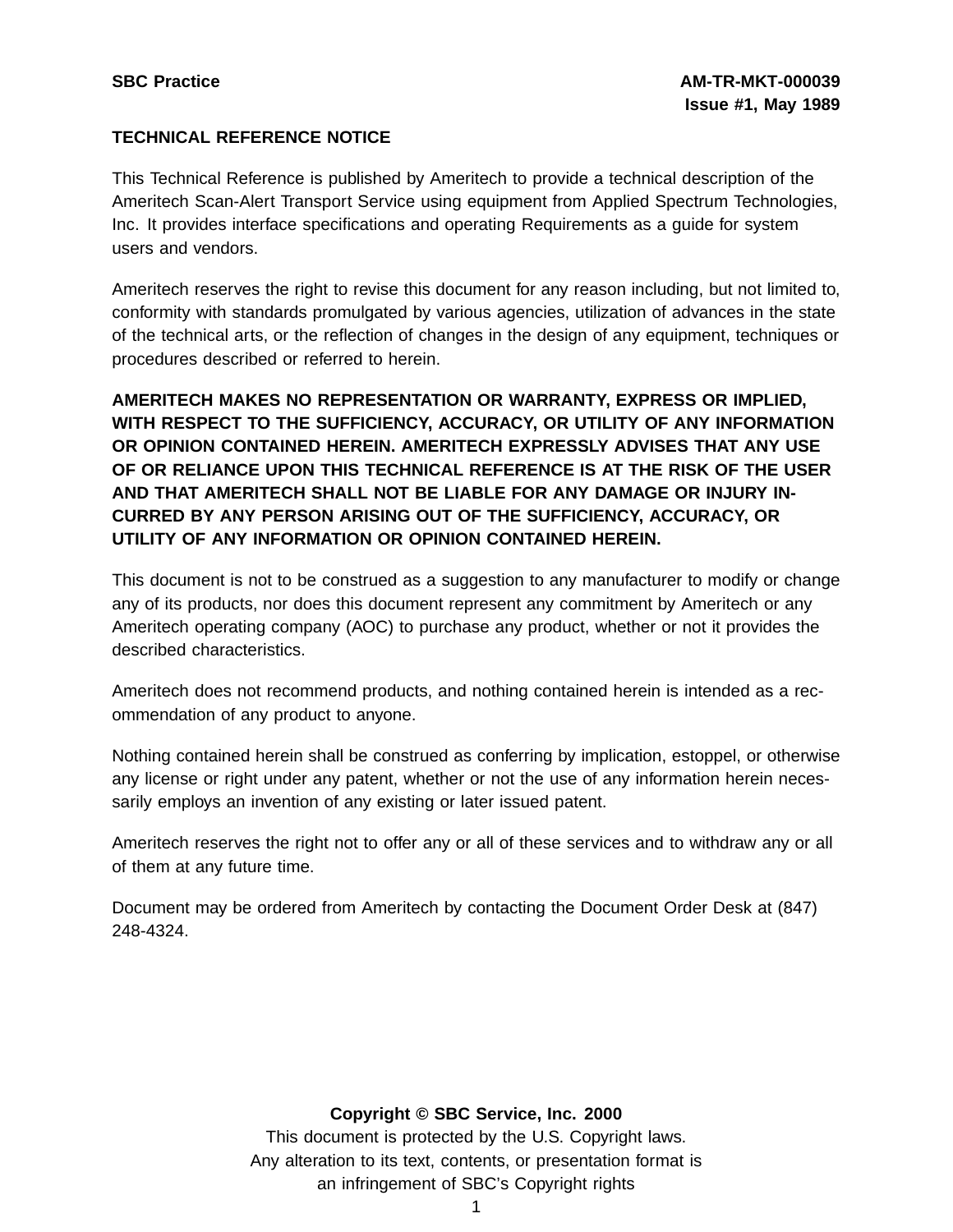## **Copyright © SBC Service, Inc. 2000**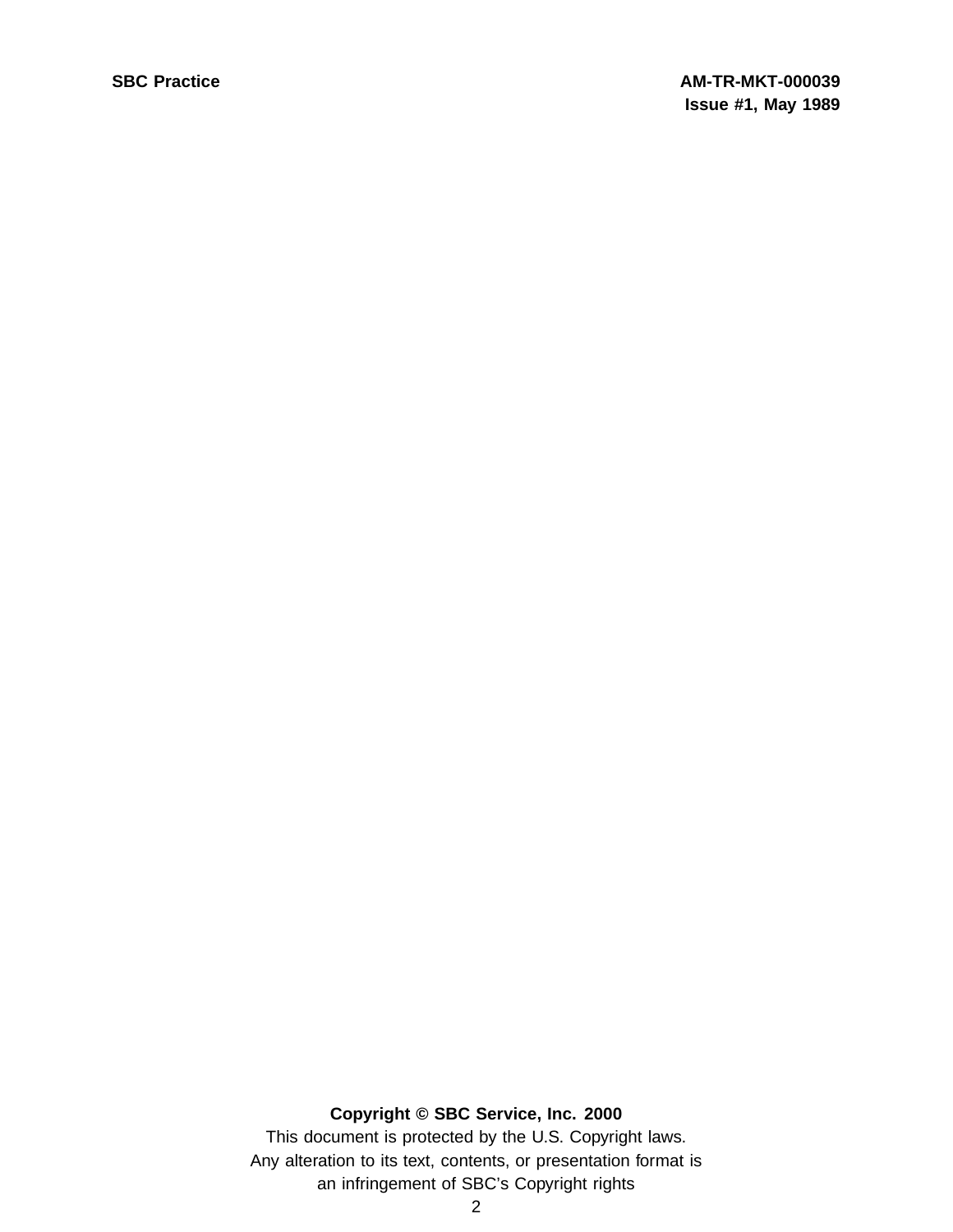## **1. Introduction**

## **1.1. General**

This document describes the technical interface specifications for Ameritech Scan-Alert Transport Service, hereafter called Scan-Alert, in those AOCs using Applied Spectrum Technology. Specifications are provided for two points of interface for the service, the Alarm User Interface (Section 3.0)and the Alarm Service Provider Interface (Section 4.0).

This Technical Reference is complete and accurate to the extent of the completeness and accuracy of the information furnished to Ameritech Services by Applied Spectrum Technology. As such, errors of content and omission may be found. Ameritech Services will attempt to correct any such errors and to resolve any confusion or uncertainty associated with this Technical Reference.

## **1.2. FCC Rules**

Part 68 of the FCC Rules requires that all terminal equipment which connects with the public switched network must be registered in compliance with Part 68. The compatibility specifications provided in this document are believed to be either in compliance with, or not subject to, Part 68 requirements; however, it is the responsibility of the manufacturers of the equipment described in this Technical Reference to make final determination as to compliance with Part 68. FCC regulations prohibit the use of this device(s) on coin service or party line service.

The terminal equipment described herein is also believed to be regulated under Part 14 of the FCC Rules covering Radio Frequency Interface. Terminal equipment must comply with rules established for Class B computing equipment.

## **2. Scan-Alert Service Description**

## **2.1. Purpose**

Scan-Alert is one of the AOC's alarm transport offerings. Scan-Alert is a data transmission service designed to transmit data signals over existing networks. The data signals are transmitted in the bandwidth of 14 Hz to 2750 Hz. Scan-Alert differs from other offerings in that it employs the alarm user's exchange access line. Scan-Alert consists of two interfaces to the network, the Alarm User Interface and the Alarm Service Provider Interface. (Refer to figure 1).

## **2.2. Capabilities**

Scan-Alert is designed to accept a number of different alarm signals from an alarm user's alarm panel, and deliver these signals to an alarm user's pre-subscribed alarm service provider

## **Copyright © SBC Service, Inc. 2000**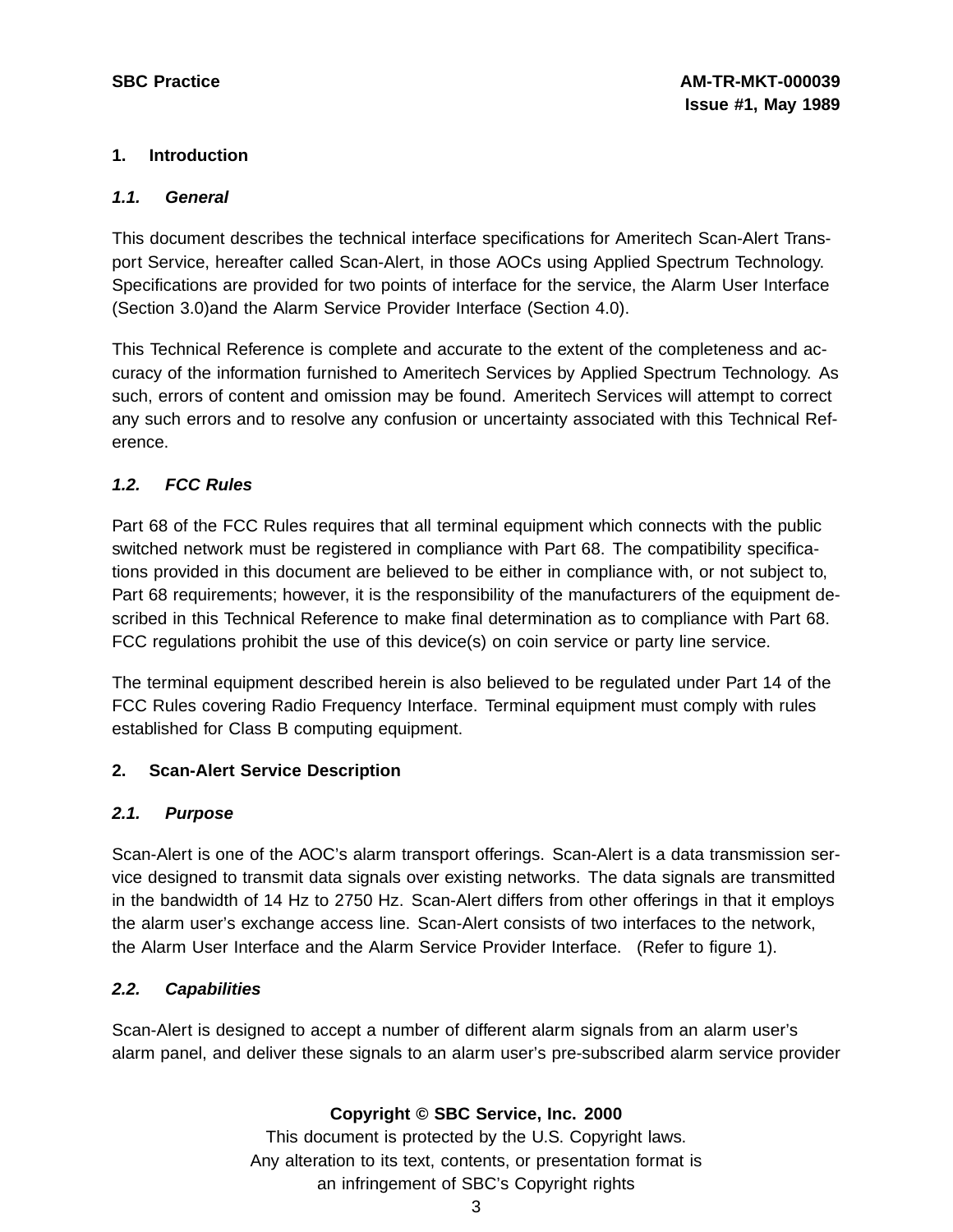location via the AOC provided network connection. Any change in the monitored alarm points status at the Customer Premise Equipment (CPE) is immediately transmitted to the AOC's central office and in turn to the Alarm Service Provider.

The Scan-Alert service is provided using a method that emits a spread spectrum signal over ordinary metallic loop to the AOC's central office. The transmission does not interface with the simultaneous use of the telephone line for voice or data signals.

The transmission link is initiated by Customer Alarm Unit (CAU) CPE that is connected to the alarm control panel at the customer premises. The AOC receives the alarm transmission at the AOC's central office and switches the information to the appropriate alarm company central station.

The CAU provides eight transmission ports on a single channel for fire, intrusion, medical and panic alarms, etc. when linked with appropriate control panels and customer alarm unit options. These ports can be interfaced with any latching device. A latching device is defined as one that can hold its electrical state until instructed to reset. For example, an alarm is triggered when a door is forced open. A latching circuit will hold the alarm active after the door has been closed. It will remain latched until the alarm is manually or electrically instructed to reset. The latching circuitry can be independent circuit or part of an alarm control panel.

Scan-Alert is provided through a one-way continuous transmission channel between the customer's premises and to AOC's central office. The absence of signal on this transmission channel will result in an alarm being sent to the alarm service provider.

## **2.3. Limitations**

Scan-Alert service requires CPE that conforms to specific electrical and protocol specifications covered in this document. Scan-Alert using Applied Spectrum, Inc. technology is only available in selected locations in AOC territory. Since some AOCs' access facilities will not support this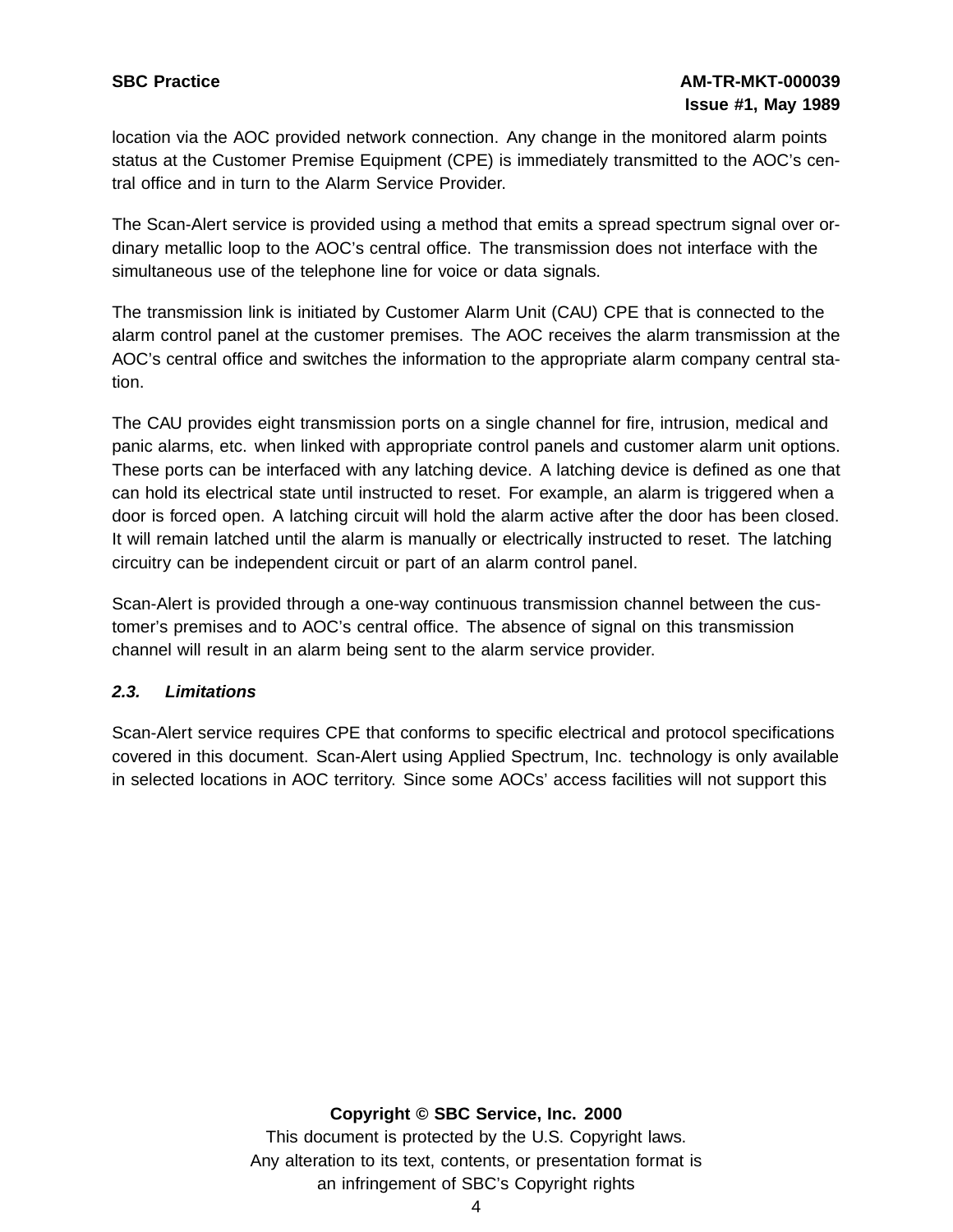service (it can only be deployed on metallic facilities for the CAU), it may not be available on all access lines in a given area. contact AOC for a listing of current and contemplated wire centers.



## **3. Alarm User Network Interface**

## **3.1. General**

The Network Interface (NI) is the point of connection between the AOC central office equipment (COE) and the equipment provided by the customer. Scan-Alert makes use of a loop-start exchange access line. The NI of the exchange access line is also the NI of Scan-Alert. The specifications of this interface are described in Bell Communications Research, PUB 61100, Description of the Analog Voiceband Interface between the Bell System Local Exchange Access Lines and Terminal Equipment, January 1983 (If you desire to order this or any other document, please contact the APEx Help Desk at (847) 248-4324.

## **3.2. Customer Alarm Unit**

Scan-Alert makes use of the CAU that converts alarms into signals to be applied to the alarm user's exchange access line. the CAU is connected in parallel with other CPE on the customer side of the NI.

## **3.3. Ringer Equivalence Number**

FCC Part 68.312 defines on-hook impedance limitations. It develops a parameter which is an inverse function of on-hook impedance, called the Ringer Equivalence Number (REN). Since the CAU is bridged to the access line, the impedance of all other connected CPE must be

## **Copyright © SBC Service, Inc. 2000**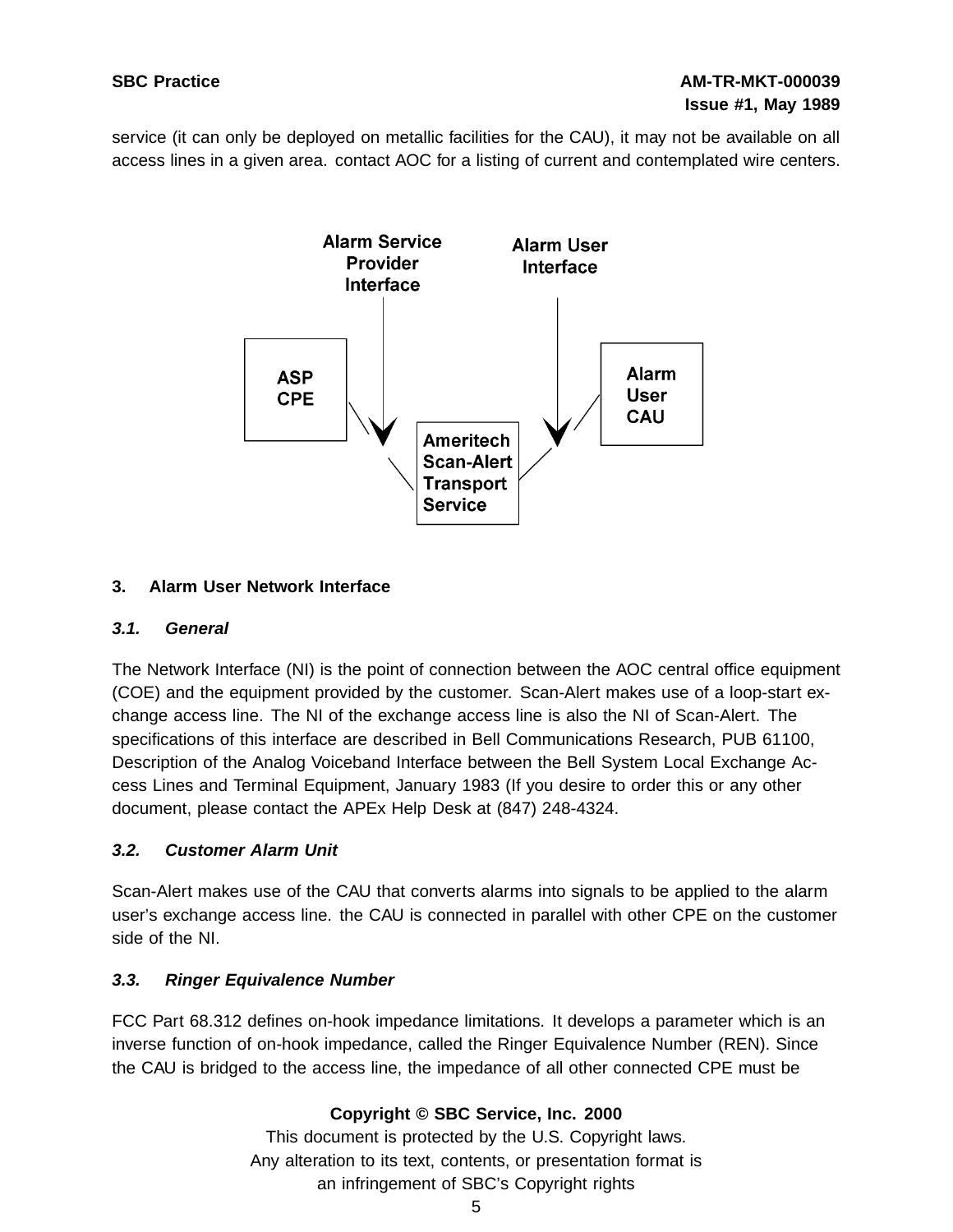known and taken into account. It is recommended that Scan-Alert CAU be capable of successful operation when bridged with other CPE having a cumulative REN of 5.0.

## **3.4. Transmission Requirements**

The CAU is located at the customer premises. The CAU's function is to provide the communications interface for transmitting data from the customer premises to the AOC's central office. Scan-Alert expects the following transmission requirements from the CAU:

Bridging impedance: 100 K Ohms resistive on-hook and 4k Ohms (with 8 Vdc tip-to-ring) resistive Off-hook.

Line connection: RJ11.

Line current required: 0.5 mAdc On-hook (typical) and 2.7 mAdc (typical) Off-hook.

On-hook tip-to-ring voltage: Between 22 Vdc and 60 Vdc.

Off-hook tip-to-ring voltage: Between 3.5 Vdc and 18 Vdc.

C message frequency response characteristics: Required of customer premises equipment.

Connection of a CAU to a customer's Access Line, may affect the operation of certain modems and ancillary equipment necessitation the provision of line isolation equipment.

## **3.5. Longitudinal Balance**

Longitudinal Balance provides a measure of the susceptibility of a unit to longitudinal voltages induced principally from AC power lines (see PUB 61100). A poorly balanced unit will cause more longitudinal-to-metallic signal conversion (L-M) than will a well balanced unit, resulting in higher noise levels with a corresponding degradation of service quality. The longitudinal-tometallic coefficient in dB, is defined as:

Balance (L-M) = 20 log 
$$
E_1
$$
  
 $E_m$ 

 $E_1$  = applied longitudinal voltage. Where:  $Em = resultant$  metallic voltage.

## **Copyright © SBC Service, Inc. 2000**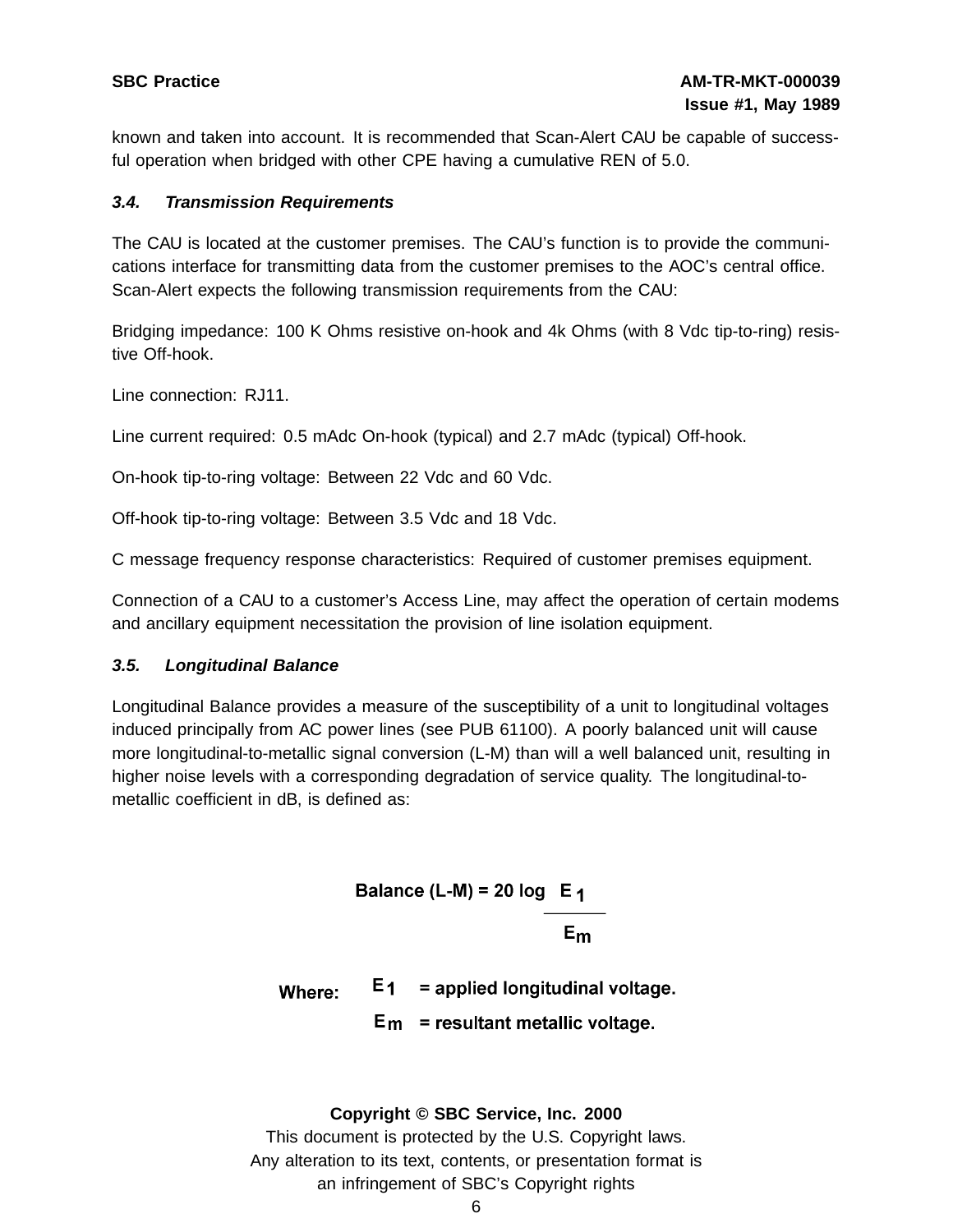Longitudinal Balance should be greater than 63 dB at 1 kHz.

Measurements should be made in accordance with IEEE Standard 455-1976.

#### **3.6. Noise**

The minimum signal to noise ratio received at the NI will be 15 dB. (This assumes a C message weighting characteristic, as defined in Bell Communications Research document, Subscriber Loop Transmission Test Set, PUB 55020.)

## **3.7. Environmental Factor**

The electrical connection between the NI and the AOC COE is normally made via wire pair facilities. These facilities cover an environment where they are subject to disturbing influence from several electromagnetic sources. The possibility of such influence must be considered in the design of terminal equipment.

(The voltages and currents that may appear at the NI as a result of these influences are described in Bell Communications Research Document No. TR-EOP-000001, Lightning, Radio Frequency, and 50 Hz Disturbances at the Bell Operating Company Network Interface, June 1884.)

#### **4. Alarm Service Provider Network Interface**

Alarm data transmitted includes customer identification number, alarm number and condition. Scan-Alert data link protocol and internal network signaling will support the reporting of up to eight different alarm signals. The alarm number transmitted identifies the zone alarm of 01 to 08. Additionally three status alarms are supported. These status alarms are defined as:

# 17 Loss of Signal between CAU and COE

#23 CAU Identification Number Has Changed

#24 Central Office Module Card Failure

The following information describes the transmission requirements of the Alarm Service Provider Network Interface.

Battery: -42 to -56 Vdc (Central Office Modems require 110 Vac).

Bridging impedance: 2.2 Megohms.

Line: Single Party metallic pair, loaded or unloaded, loop start.

#### **Copyright © SBC Service, Inc. 2000**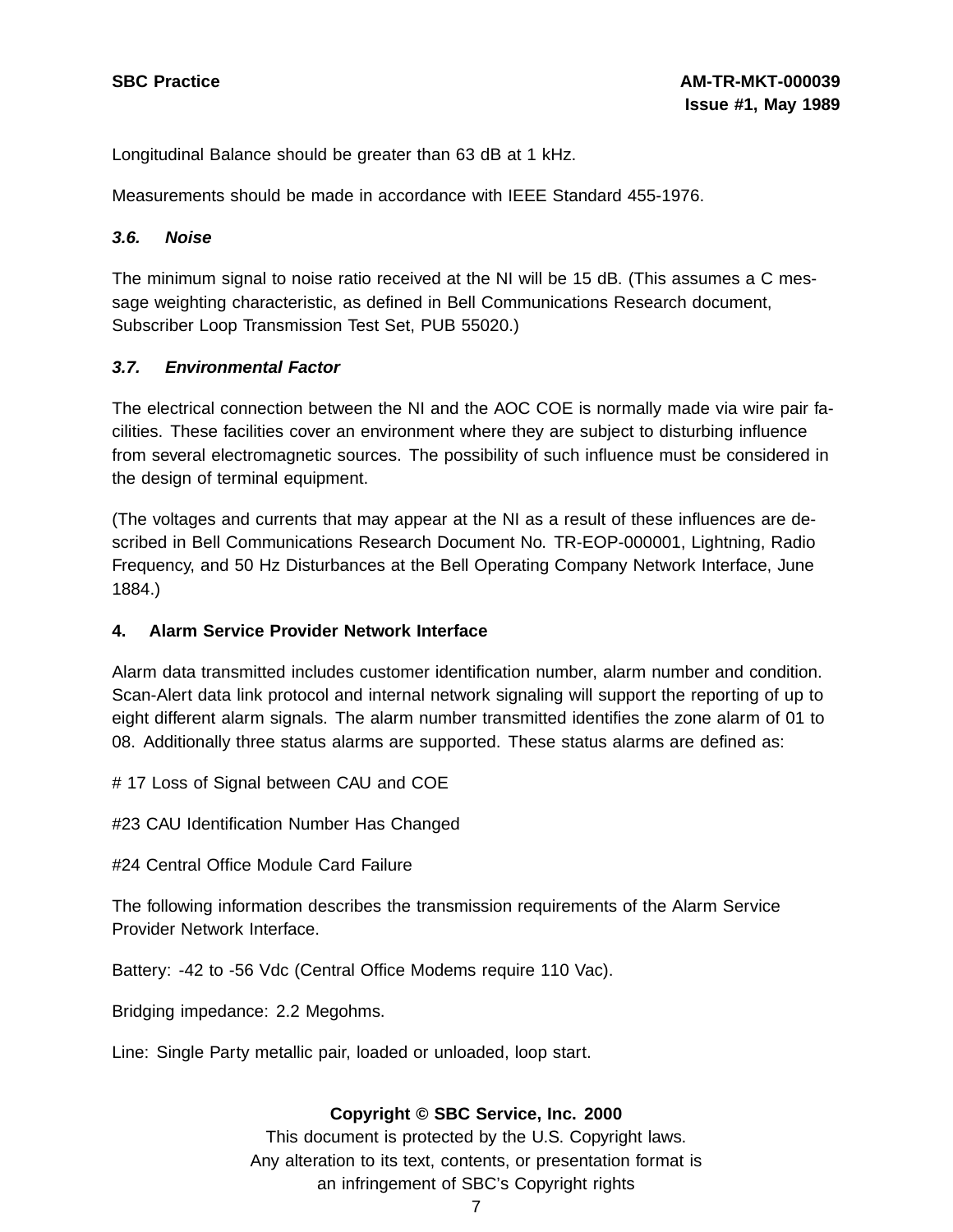Subscriber Loop: 0 - 2000 Ohm with a 400 Ohm (typical) DC switch battery feed resistance.

Longitudinal voltage: 30 Vac rms 60 Hz maximum.

Voiceband line attenuation: Less than 10 dbm at 1 kHz.

Ringing voltage off time: Must equal or exceed 3.0 seconds between rings.

## **5. CAU Alarm Reporting**

#### **5.1. Description of Signaling Capabilities**

The communication from the AOC's COE to the ASP can be either via a polling or dial-up architecture. the COE/ASP communication is two-way, providing for acknowledgment alarms.

#### **5.2. Dial-Up Architecture**

The information that is delivered by Scan-Alert to the alarm company central station is an ASCII format. The data consists of the customer identification number and the alarm condition. The alarm condition for the dial network is identified as an "S" (set) or "C" (clear). "S" signifies alarm initiation, and "C" signifies alarm restoration (removal of alarm condition). The alarm reporting format is as follows:

> ALARM CONDITION  $\begin{minipage}{0.9\linewidth} \texttt{CUSTOMER} \texttt{IDENTIFICATION NUMBER} \end{minipage} \begin{minipage}{0.9\linewidth} \texttt{ALARM} \texttt{ZONE} \end{minipage}$ AAAAAAAAAA NN x WHERE: AAAAAAAAAA = 10 Digit identification number (typically a phone number)  $NN = Z$ one Alarm (1-8) or status alarm (17, 23, 24)  $X =$  Alarm Condition (S = Set) (C = Clear)

Typical alarm transmission could appear as follows:

6125551212-01 S

At the completion of each transmission, an acknowledgment must be transmitted back to the AOC. This acknowledgment must be single character DC2 (this is Control R).

#### **Copyright © SBC Service, Inc. 2000**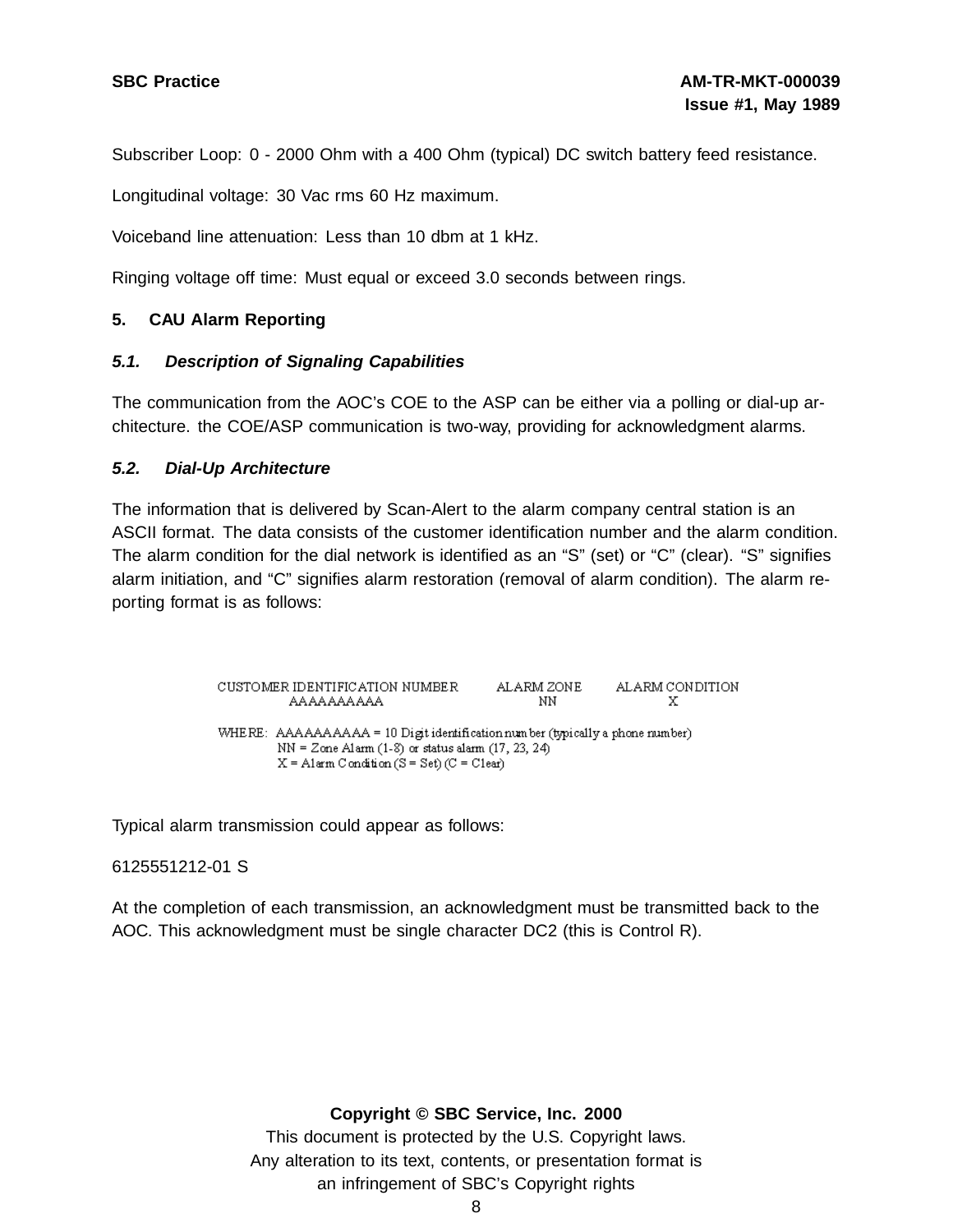The specific protocol is as follows:

| <b>SPECIFICATION</b>        | PROTOCOL                                                                                                                                                                                                                                                                                                                                                                  |                                                                                |  |
|-----------------------------|---------------------------------------------------------------------------------------------------------------------------------------------------------------------------------------------------------------------------------------------------------------------------------------------------------------------------------------------------------------------------|--------------------------------------------------------------------------------|--|
| <b>ASCII Word Structure</b> | Transmit                                                                                                                                                                                                                                                                                                                                                                  | $= 1$ stop<br>$= 1$ start bit<br>$= 8$ start no parity<br>(7 bit space parity) |  |
|                             | Acknowledgement                                                                                                                                                                                                                                                                                                                                                           | $= 8$ bit (no parity) or<br>7 bit (any parity)                                 |  |
| Alarm Message               | The ASP receives the following ASCII sequence:<br>NULL<br>NULL<br>NULL<br>NULL<br>NULL<br><b>SPACE</b><br>Ten digit account number<br>- (dash)<br>Ten digit alarm number<br><b>SPACE</b><br>S (alarm set) or C (alarm clear)<br>CR<br>LF<br><b>BELL</b><br><b>BELL</b><br>Next alarm message immediately follows until all pending messages<br>are transmitted (125 max.) |                                                                                |  |
| Acknowledgement             | Message is acknowledged with ASCII Character DC2 (Control R)                                                                                                                                                                                                                                                                                                              |                                                                                |  |
| Transmission Termination    | Transmission is terminated after acknowledge or 30 seconds with<br>ASCII EOT character.                                                                                                                                                                                                                                                                                   |                                                                                |  |
| Alarm Report Sequence       | Five attempts are made with the main phone number, and five attempts<br>are made with the backup number. If no backup number is provided on<br>the Memory Module, ten attempts will be made on the primary number.                                                                                                                                                        |                                                                                |  |

## **Copyright © SBC Service, Inc. 2000**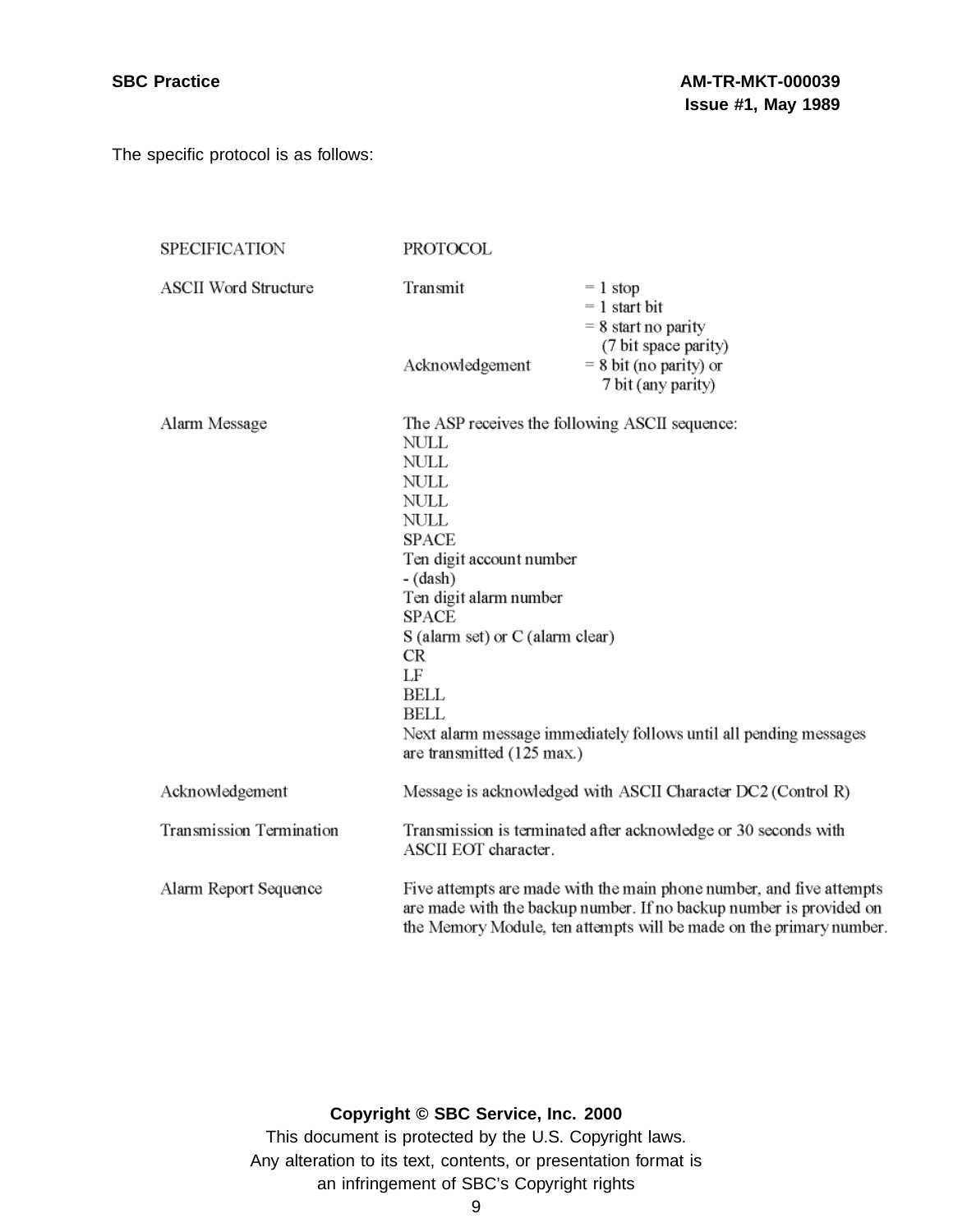#### **5.3. Polling Architecture**

The Poll System utilizes a Bell Type 108 (300 baud) or Bell Type 202/212 (1200 baud) or equivalent modem for transmission media.

The sequence is initiated by a polling computer which addresses the telco equipment by transmitting this byte: (1) (7 BIT ADDRESS).

The information that is delivered to the alarm company central station is in binary format. The data is transmitted asynchronously as 8 bits. There is no parity bit but 1 start and 1 stop bit are appended.

At the completion of a sequence, an acknowledgment must be transmitted from the alarm company central station to the central office equipment if the alarm data was received correctly. This acknowledgment must be the byte: (0) (7 BIT ADDRESS). If the central office equipment does not receive an acknowledgment to an alarm it will wait for another poll and retransmit the same alarm information. If the central office equipment does not complete a correct alarm report sequence within 4 minutes 45 seconds of receiving the alarm, a local alarm within the telco central office will be set.

#### **Copyright © SBC Service, Inc. 2000**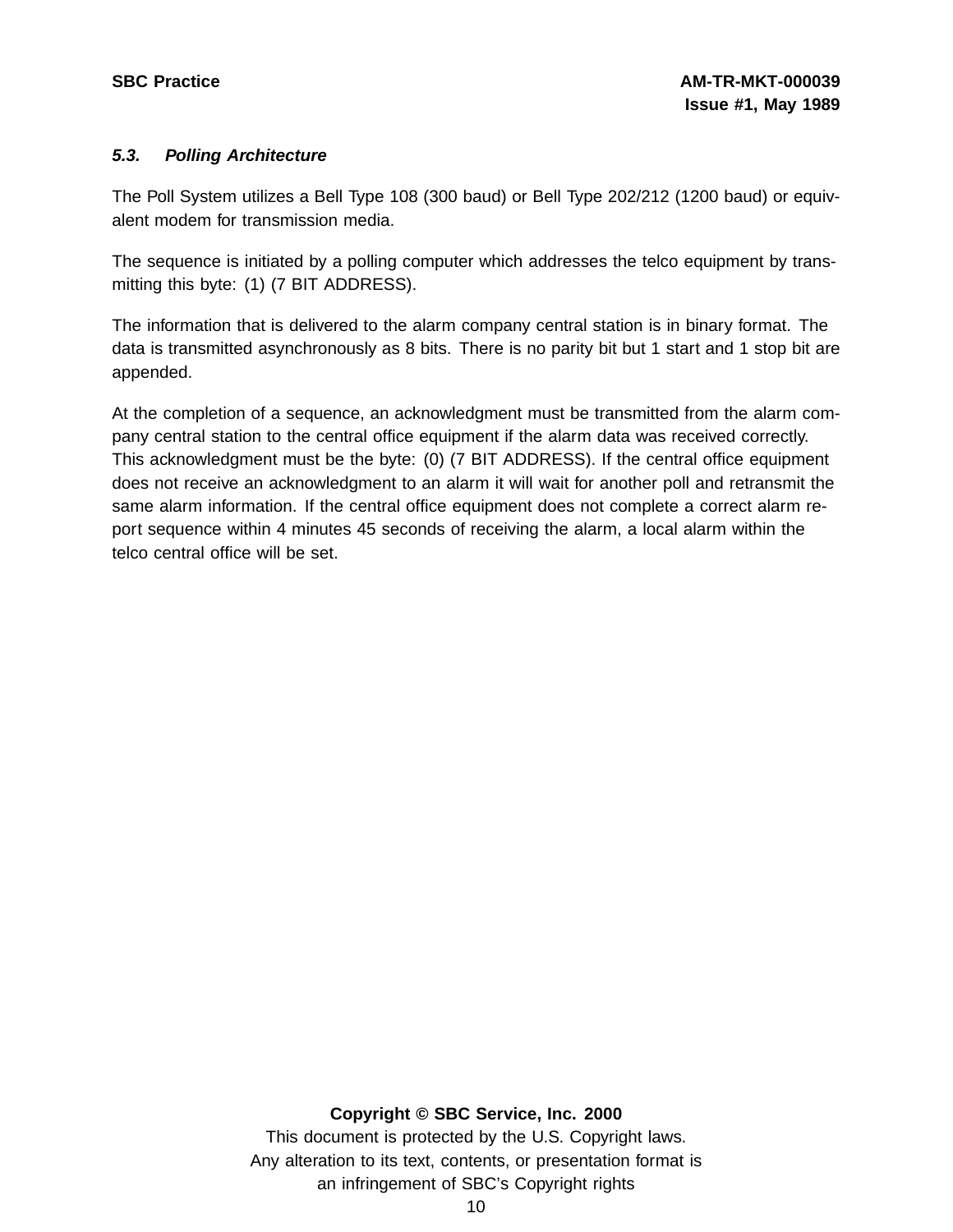FROM CAU SITE

FROM COE SITE

 $POLL = 1 XDXXXX$ 

Shelf address  $(Hex 00 - 1F)$ Not Used  ${\tt ShelfPort}$  $(Port 1 = 0, Port 2 = 1)$ 

POLL EXAMPLE:  $Port1 = Hex 80 - 9F$  $Port2 = Hex CO \cap DF$ 

ALARM REPORT:

- Byte  $1 =$  Shelf address  $Port1 = Hex00 - 1F$ Port  $2 =$  Hex  $40 - 5F$
- Byte  $2 =$  Channel number Hex $01-60$ (00 if no alarms)
- $Byte 3 =$  Alarm status Zone alarm:  $Set = Hex 8X$  $\text{Clear}=\text{Hex OX}$  $(X = \text{darm zones})$ LOS alarm:  $Set = Hex 91$  $Clear = Hex 11$ RM address alarm:  $Set = Hex 97$  $Clear = Hex 17$ COM channel fault:  $Set = Hex 98$  $Clear = Hex 18$
- Byte  $4 =$  Checksum  $(B$ yte  $1 + By$ te  $2 + By$ te  $3)$ MOD 256

ACKNOWLEDGE = 0X0XXXXX

Same as POLL

ACKNOWLEDGE EXAMPLE:  $Port 1 = Hex 00 - 1F$  $Port2 = Hex40 - 5F$ 

#### **Copyright © SBC Service, Inc. 2000**